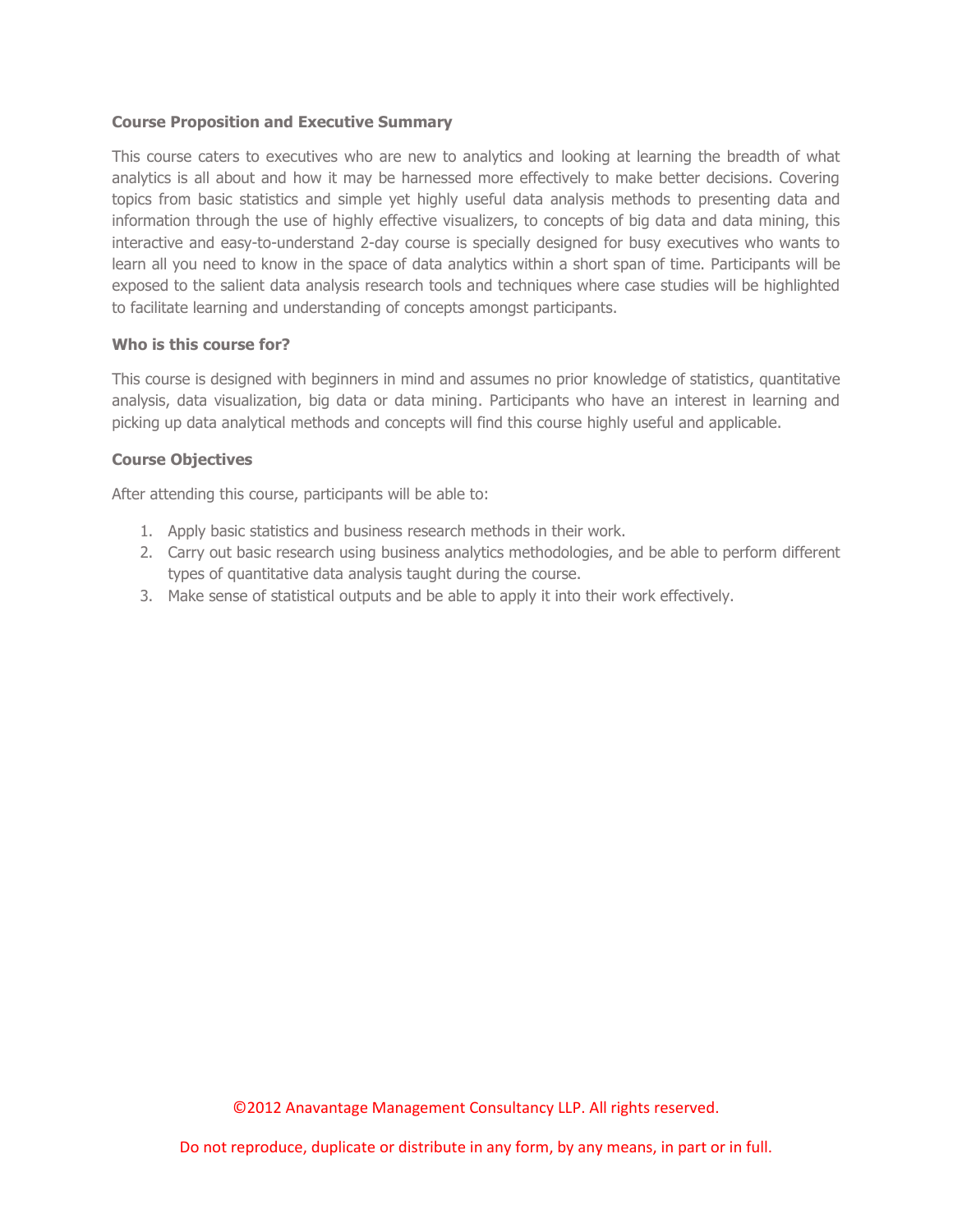# **Course Content**

Introduction to Basic Statistics

- Types of variables and classification
- Descriptive statistics
- Inferential statistics

Introduction to survey methods and sampling

- Biased and unbiased sampling approaches and their differences
- Sample sizes and basic concepts on determining optimal sizes
- Process of survey methodology: Framework and best practices

Introduction to Data Visualization and Reporting

- How to visualize and create charts that:
	- **show differences**
	- **Exhibit trends**
	- exemplify statistical relationships

Introduction to basic quantitative data analysis

- Overview on quantitative and qualitative data analysis
- Univariate analyses and robust estimators
- Quantitative research techniques and tools

Introduction to Data Science Methods and Techniques

- Big Data Analytics and its applications
- Data Mining and its applications
- Data Analytics Frameworks and Methodologies
- Addressing business problems using data analytics:
	- o Descriptive data analytics: What has happened
	- o Predictive data analytics: What is going to happen
	- o Prescriptive data analytics: What can we do about it

\*The course will be conducted with computer-aided data analysis software and participants will get a chance to see how analytics are being applied in real-life scenario.

©2012 Anavantage Management Consultancy LLP. All rights reserved.

Do not reproduce, duplicate or distribute in any form, by any means, in part or in full.